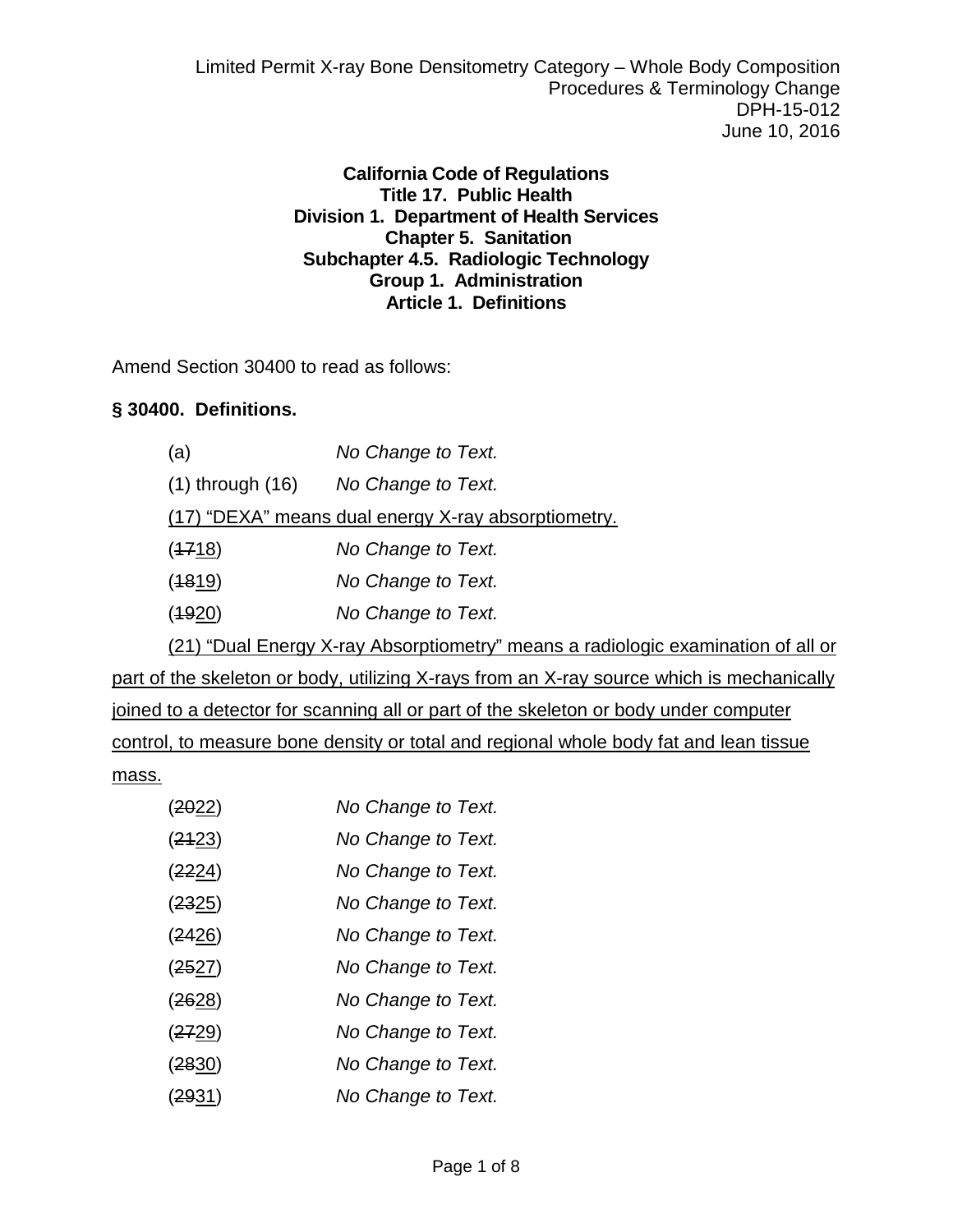Limited Permit X-ray Bone Densitometry Category – Whole Body Composition Procedures & Terminology Change DPH-15-012 June 10, 2016

- (3032) *No Change to Text.*
- (3133) *No Change to Text.*
- (3234) *No Change to Text.*
- (3335) *No Change to Text.*
- (3436) *No Change to Text.*
- (3537) *No Change to Text.*
- (3638) *No Change to Text.*
- (3739) *No Change to Text.*
- (3840) *No Change to Text.*
- (3941) *No Change to Text.*
- (4042) *No Change to Text.*
- (4143) *No Change to Text.*
- (4244) *No Change to Text.*

(43) "X-ray bone densitometry" means a radiologic examination of all or part of

the skeleton, utilizing X-rays from an X-ray source which is mechanically joined to a

detector for scanning all or part of the skeleton under computer control.

(4445) *No Change to Text.*

Note: Authority cited: Sections 114870(a) and 131200, Health and Safety Code. Reference: Sections 106990, 114850, 114870, 131050, 131051 and 131052, Health and Safety Code.

#### **Group 2. Training of Students of Radiologic Technology Article 1. General**

Amend Section 30413 to read as follows:

## **§ 30413. Complete School Approval Application.**

(a) An application submitted for compliance with section 30412 shall be considered acceptable if the application contains the following:

(1) through (3) *No change to text.*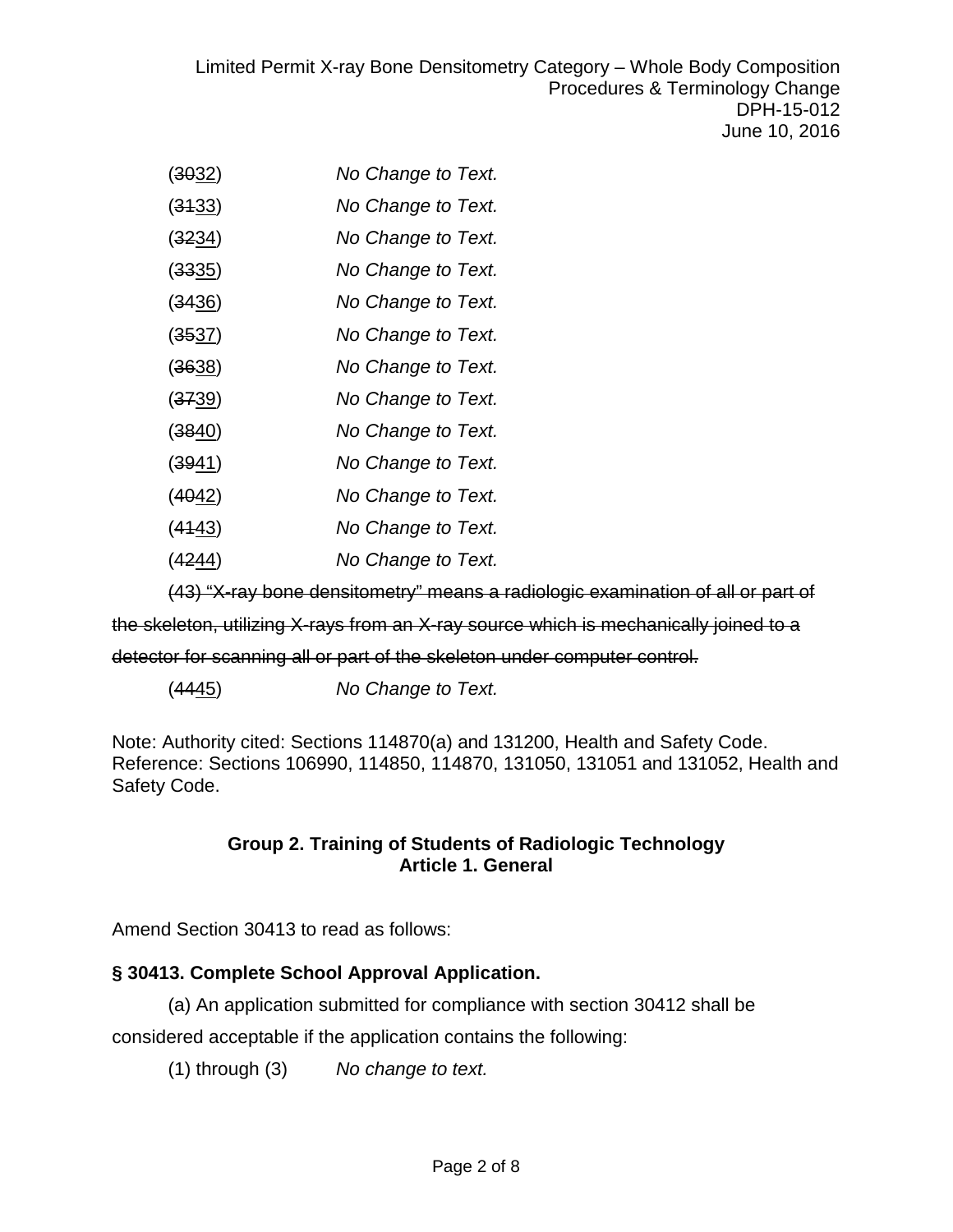(4) An attestation that curricula meet the requirements of sections 30421, 30422, 30423, 30424, 30425, or 30427.230427, as applicable.

(5) through (8) *No change to text.*

Note: Authority cited: Sections 114870 and 131200, Health and Safety Code. Reference: Section 107035, 107045, 107055, 114870, 131050, 131051 and 131052, Health and Safety Code.

Amend Section 30417 to read as follows:

## **§ 30417. Student Supervision at Clinical Sites.**

- (a) through (d) *No change to text.*
- (e) Students in an approved limited permit X-ray technician school teaching the

category of X-ray bone densitometry DEXA, when operating X-ray equipment, shall be under direct oversight at all times.

(f) and (g) *No change to text.*

Note: Authority cited: Sections 114870(a) and 131200, Health and Safety Code. Reference: Section 114870, 131050, 131051 and 131052, Health and Safety Code.

Amend Section 30418 to read as follows:

## **§ 30418. Faculty Requirements and Qualifications.**

(a) through (c) *No change to text.*

(d) Approved schools shall ensure that instructors providing instruction specified in those sections identified in subsection (d)(1) meet the criteria specified in subsection  $(d)(2)$ :

(1) Sections 30421(a), 30422(a), 30423(b), (c), and (f)(1), 30424(a)(1) through (a)(5), 30425(a)(1) through (a)(3), or 30427.230427 (a) and (b); and

- (2) *No change to text.*
- (e) *No change to text.*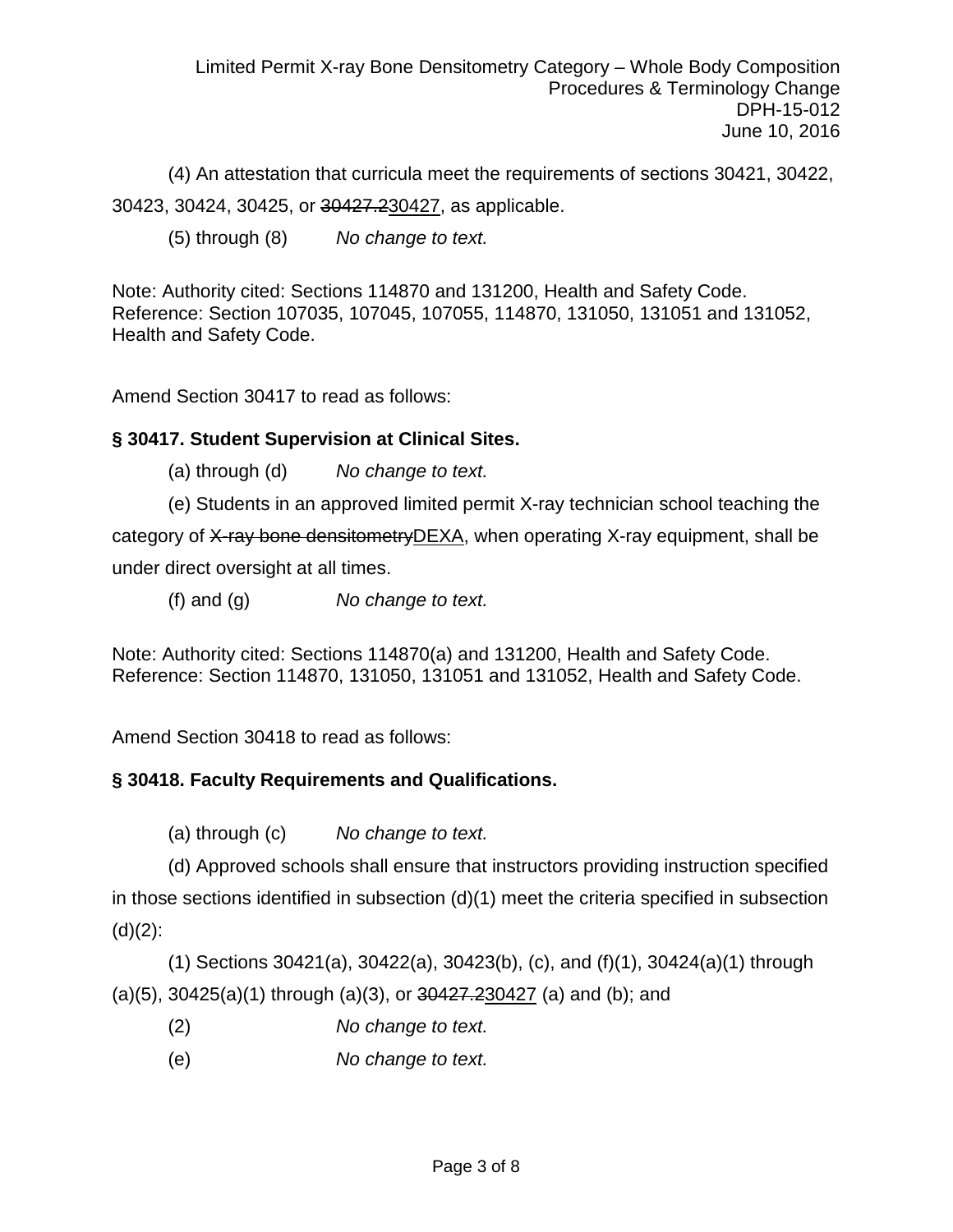Note: Authority cited: Sections 114870(a) and 131200, Health and Safety Code. Reference: Sections 114870(a), 131050, 131051 and 131052, Health and Safety Code.

Amend Section 30419 to read as follows:

## **§ 30419. Program Director, Clinical Coordinator and Instructor Responsibilities.**

(a) through (b) *No change to text.*

(c) Didactic instructors required pursuant to section  $30418 \left(\frac{\text{e}}{\text{e}}\right)$  shall be

responsible for:

(1) through (5) *No change to text.*

Note: Authority cited: Sections 114870(a) and 131200, Health and Safety Code. Reference: Sections 114870(a), 131050, 131051 and 131052, Health and Safety Code.

Amend Section 30419 to read as follows:

## **§ 30420. Radiation Protection Program.**

(a) Each approved school shall develop, document and implement a radiation protection program (RPP) commensurate with the scope and extent of the school's activities that will ensure compliance with subchapter 4.0 (commencing at section 30100) of this chapter. As part of the RPP, the school shall:

(1) through (3) *No change to text.*

(4) Investigate, perform an analysis, and take corrective action to prevent future occurrences of radiation exposure to a student exceeding any of the following:

(A) *No change to text.*

(B) Investigational levels established pursuant to subsection  $(b)(5)(a)(5)$ ;

(5) Establish investigational levels to monitor student radiation exposures that when exceeded, will initiate a review or investigation by the RSO. The methodology or reasons for the established levels and actions that will be taken by the RSO when the levels are exceeded shall be documented and maintained for inspection. The investigational levels and actions that will be taken by the RSO to maintain student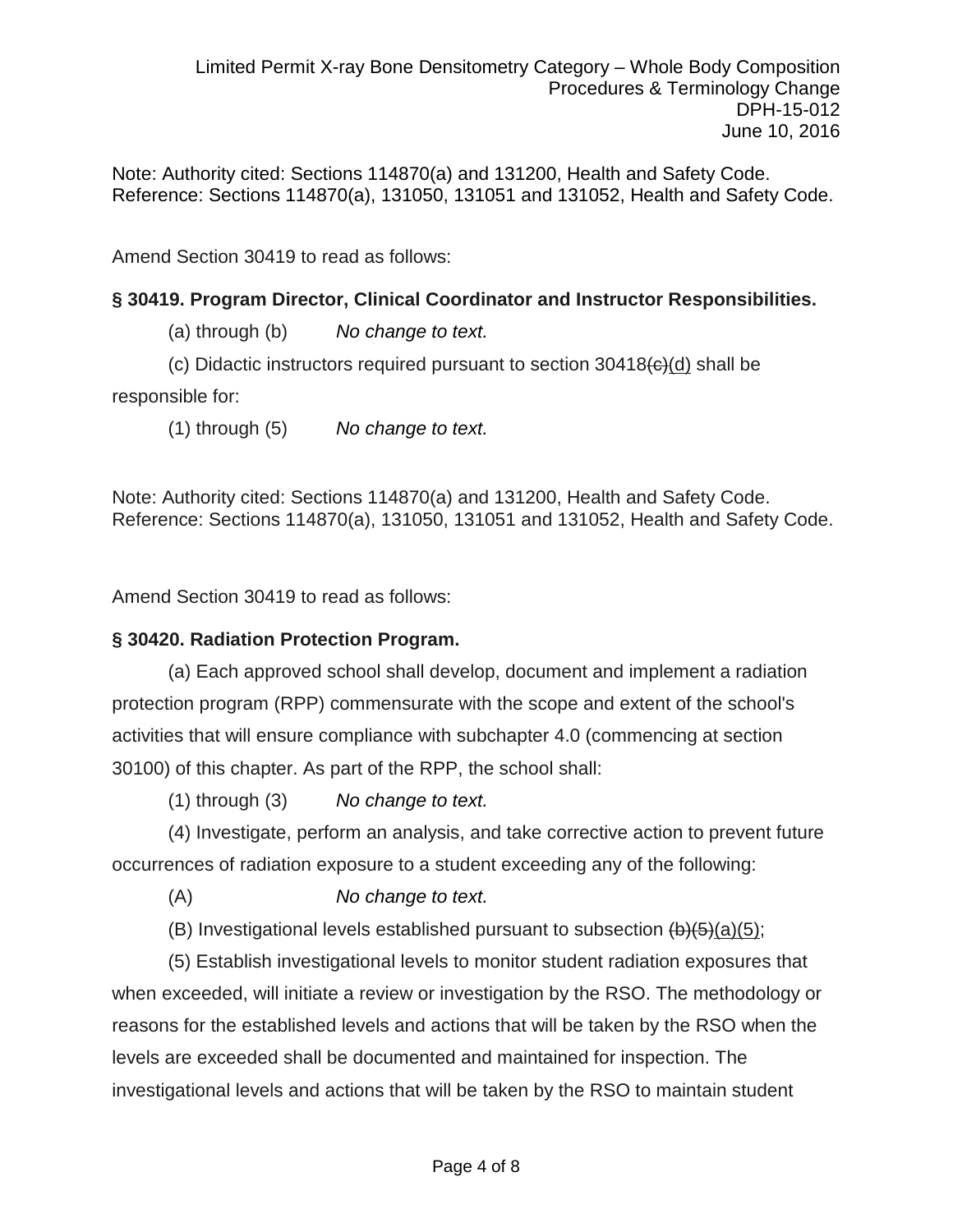exposure as low as reasonably achievable shall be documented and provided to students.

- (6) through (8) *No change to text.*
- (b) *No change to text.*

Note: Authority cited: Sections 114870 and 131200, Health and Safety Code. Reference: Sections 107045, 114870(d), 131050, 131051 and 131052, Health and Safety Code.

#### **Group 2. Training of Students of Radiologic Technology Article 4. Limited Permit X-Ray Technician Schools.**

Redesignate Section 30427.2 to Section 30427 and Amend to read as follows:

## **§ 30427.230427. Limited Permit X-Ray Technician Schools Teaching the X-Ray Bone DensitometryDEXA Category.**

Approved limited permit X-ray technician schools teaching the X-ray bone densitometry DEXA category shall require that each student who graduates from the school complete the following educational program within two months of beginning the program. However, the program may not be less than three days:

| <b>Subject</b>                                                             | <b>Hours of Instruction</b> |
|----------------------------------------------------------------------------|-----------------------------|
| (1) Radiation physics, biology, and<br>protection                          | 3                           |
| (2) Bone biology, bone disease and<br>therapy, and densitometry parameters | З                           |
| (3) <del>X-ray bone densitometry</del> DEXA<br>equipment                   | 4                           |
| (4) Computers and image formation                                          | 3                           |
| (5) Anatomy and positioning                                                | 4                           |
| (6) Ethics and patient handling                                            |                             |

(a) Eighteen (18) hours of formal classroom education consisting of the following:

(b) through (c) *No Change to Text.*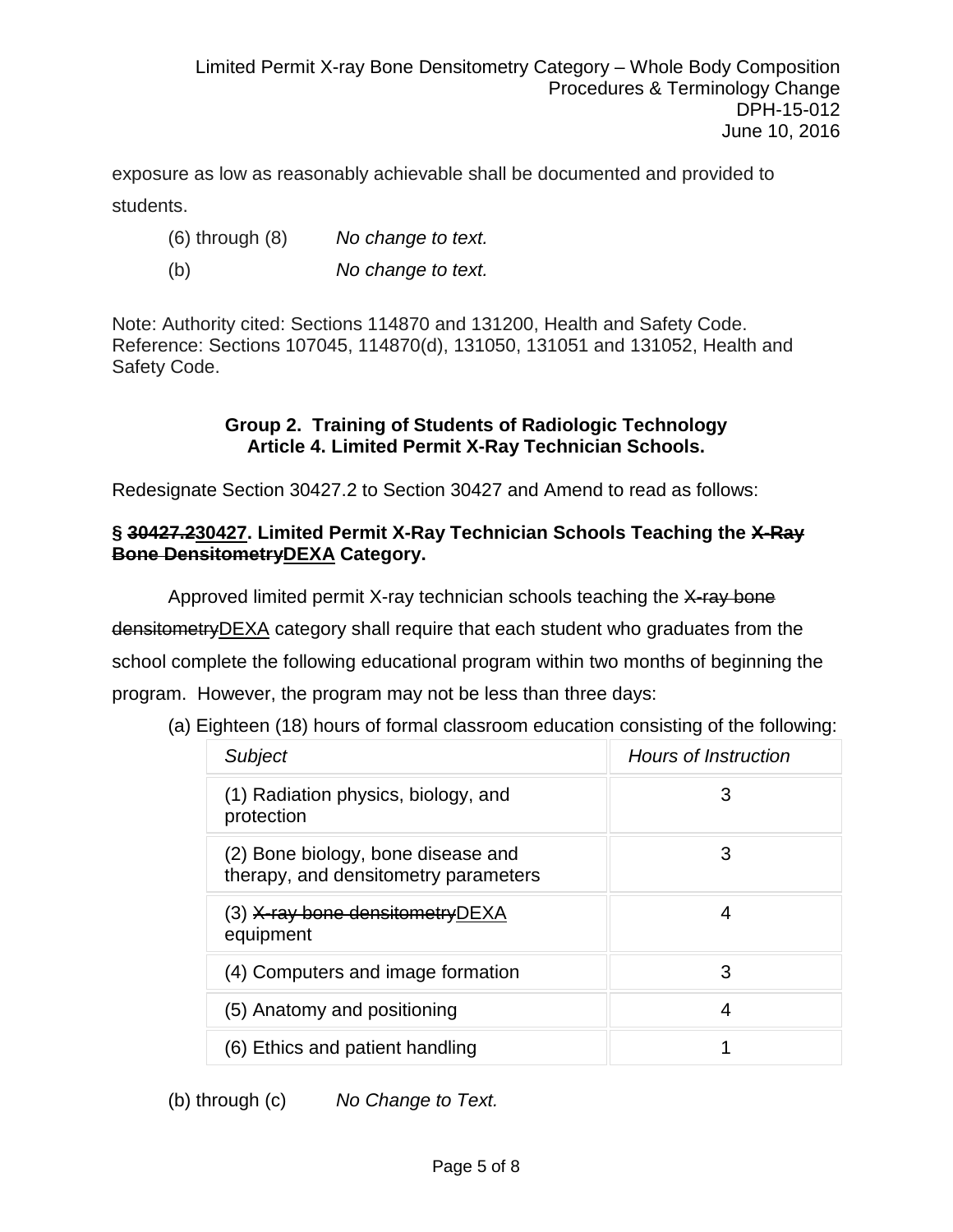Note: Authority cited: Sections 114870(a) and 131200, Health and Safety Code. Reference: Sections 106975, 107045, 114850, 114870(c) 114870(d), 114880, 131050, 131051 and 131052, Health and Safety Code.

## **Group 2. Training of Students of Radiologic Technology Article 5. Notification**

Amend Section 30435 to read as follows:

## **§ 30435. Notification Requirements.**

Within 30 days after any of the following, an official of an approved school shall, in writing, inform the Department of:

(a) *No change to text.*

(b) Change in course offerings, only if the changes result in the school curricula

no longer meeting the requirements contained in sections 30421, 30422, 30423, 30424,

30425, or 30427.230427, as applicable.

(c) through (f) *No change to text.*

Note: Authority cited: Sections 114870(a) and 131200, Health and Safety Code. Reference: Sections 114870, 131050, 131051 and 131052, Health and Safety Code.

## **Group 3. Certificates for Radiologic Technologists and Permits for Limited Permit X-ray Technicians Article 2. Permits for Limited Permit X-Ray Technicians**

Amend Section 30442 to read as follows:

## **§ 30442. Limited Permit Categories.**

The categories for limited permits are:

- (a) through (f) *No Change to Text.*
- (g) X-ray bone densitometryDEXA.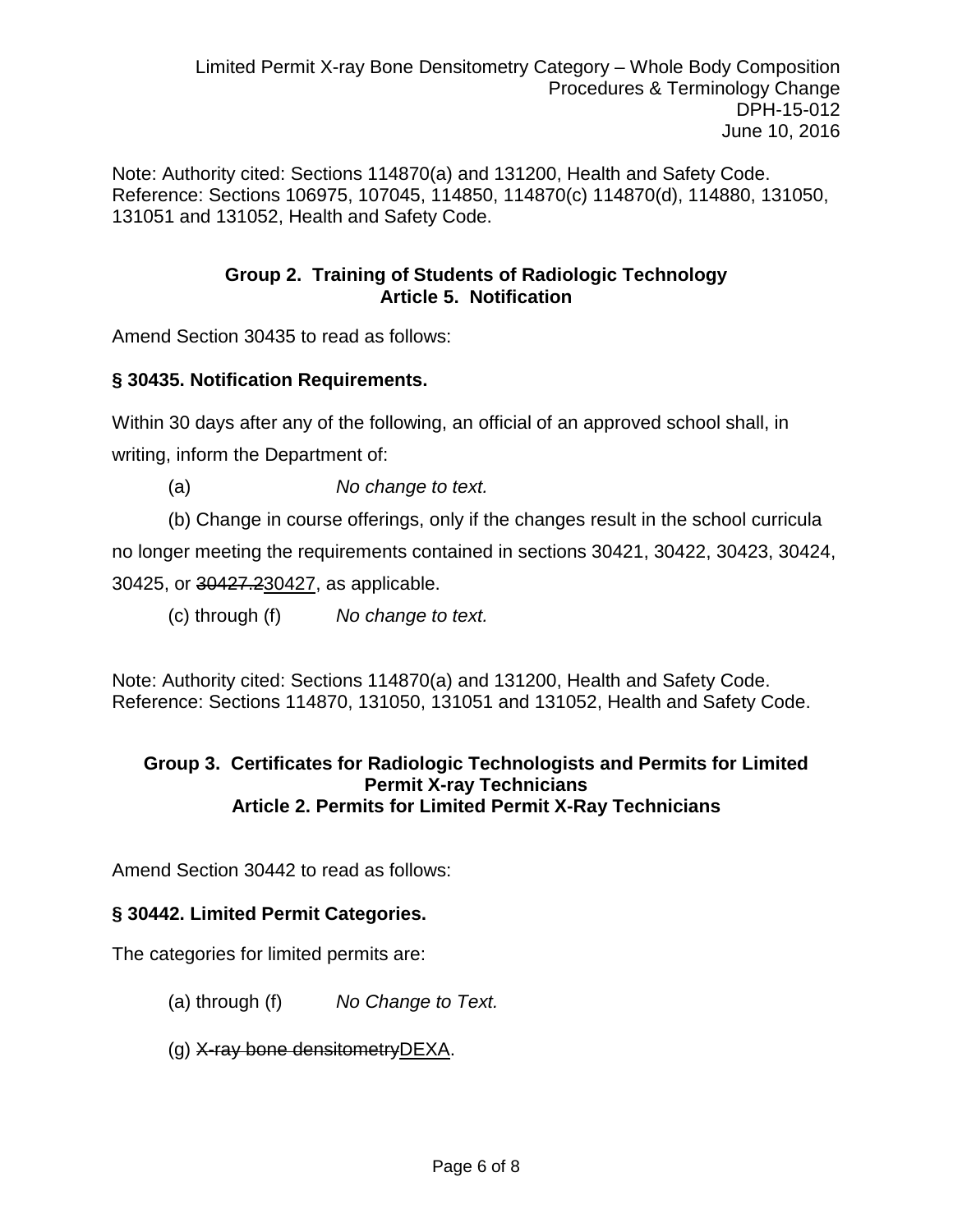Note: Authority cited: Sections 114870(a) and 131200, Health and Safety Code. Reference: Sections 114870(c), 131050, 131051 and 131052, Health and Safety Code.

Amend Section 30443 to read as follows:

# **§ 30443. Limited Permit Scopes.**

Subject to the restrictions specified in section 30447, the scope of each limited permit is as follows:

(a) through (f) *No Change to Text.*

(g) X-ray bone densitometryDEXA permit: radiography of the total skeleton or body or part thereof, using X-ray bone densitometryDEXA.

Note: Authority cited: Sections 114870(a) and 131200, Health and Safety Code. Reference: Sections 114870(c), 131050, 131051 and 131052, Health and Safety Code.

Amend Section 30447 to read as follows:

## **§ 30447. Restrictions.**

(a) *No Change to Text.*

(b) Exclusions listed in subsections (a)(2) and (a)(6) shall not apply to individuals

who possess a current and valid limited permit in X-ray Bone Densitometry DEXA, issued pursuant to section 30444.

(c) through (d) *No Change to Text.*

Note: Authority cited: Sections 114870(a), 131050, 131051 and 131200, Health and Safety Code. Reference: Sections 106965, 106975, 114845, 114850, 114870(c), and 114880, 131050, 131051 and 131052, Health and Safety Code.